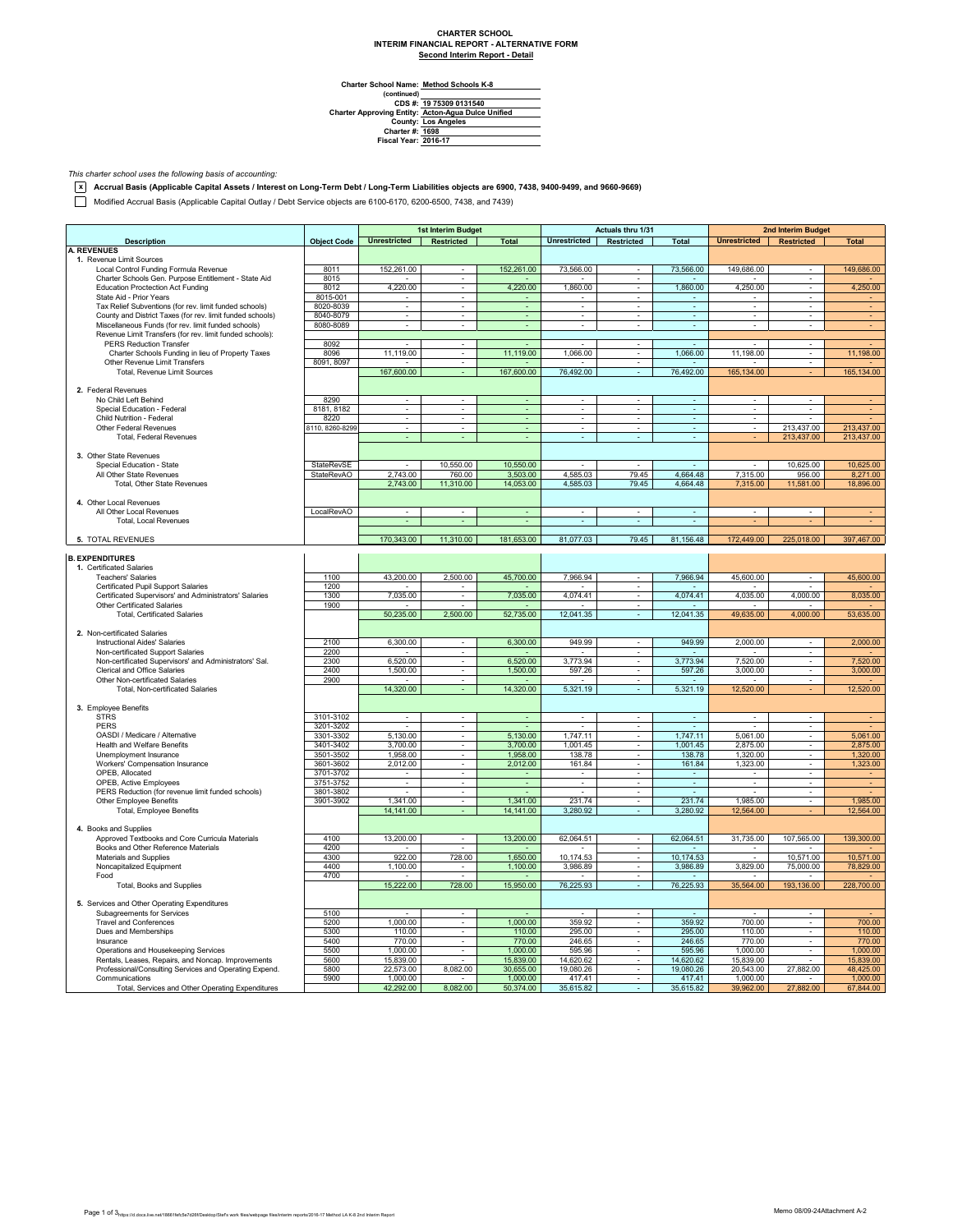## **CHARTER SCHOOL INTERIM FINANCIAL REPORT - ALTERNATIVE FORM Second Interim Report - Detail**

 $\overline{\phantom{0}}$ 

**Method Schools K-8**

Charter School Name<br>
(continued)<br>
CDS #:<br>
Charter Approving Entity:<br>
County:<br>
Charter #:<br>
Fiscal Year: **Los Angeles 1698 2016-17 19 75309 0131540 Acton-Agua Dulce Unified**

*This charter school uses the following basis of accounting:*

**x Accrual Basis (Applicable Capital Assets / Interest on Long-Term Debt / Long-Term Liabilities objects are 6900, 7438, 9400-9499, and 9660-9669)**

Modified Accrual Basis (Applicable Capital Outlay / Debt Service objects are 6100-6170, 6200-6500, 7438, and 7439)

|                                                                                                    |                    | 1st Interim Budget          |                   | Actuals thru 1/31 |                             |                          | <b>2nd Interim Budget</b> |                          |                   |               |
|----------------------------------------------------------------------------------------------------|--------------------|-----------------------------|-------------------|-------------------|-----------------------------|--------------------------|---------------------------|--------------------------|-------------------|---------------|
| <b>Description</b>                                                                                 | <b>Object Code</b> | <b>Unrestricted</b>         | <b>Restricted</b> | <b>Total</b>      | <b>Unrestricted</b>         | <b>Restricted</b>        | <b>Total</b>              | <b>Unrestricted</b>      | <b>Restricted</b> | <b>Total</b>  |
| 6. Capital Outlay (Objects 6100-6170, 6200-6500 for modified accrua                                |                    |                             |                   |                   |                             |                          |                           |                          |                   |               |
| Land and Land Improvements                                                                         | 6100-6170          | $\sim$                      | $\sim$            | ÷                 | $\overline{\phantom{a}}$    | $\sim$                   | $\sim$                    | $\sim$                   | ÷.                | $\sim$        |
| Buildings and Improvements of Buildings                                                            | 6200               | ÷.                          | ÷.                | $\sim$            | $\sim$                      | ÷.                       | $\sim$                    | ÷.                       | $\mathbf{r}$      | $\sim$        |
| Books and Media for New School Libraries or Major                                                  |                    |                             |                   |                   |                             |                          |                           |                          |                   |               |
| Expansion of School Libraries                                                                      | 6300               | ×.                          | $\sim$            | ä,                | ä,                          | ÷.                       | ÷.                        | $\sim$                   | ÷.                | $\sim$        |
| Equipment                                                                                          | 6400               | ÷.                          | $\sim$            | $\sim$            | $\sim$                      | $\sim$                   | $\sim$                    | $\sim$                   | $\mathbf{r}$      | $\sim$        |
| <b>Equipment Replacement</b>                                                                       | 6500               | $\mathcal{L}_{\mathcal{A}}$ | $\sim$            | $\sim$            | $\sim$                      | $\sim$                   | $\sim$                    | $\sim$                   | ٠                 | $\sim$        |
| Depreciation Expense (for full accrual only)                                                       | 6900               | $\sim$                      | $\sim$            | ÷                 | $\blacksquare$              | $\sim$                   | $\sim$                    | $\sim$                   | ÷.                | ÷             |
| Total, Capital Outlay                                                                              |                    | ÷                           | $\sim$            | ÷.                | ÷                           | ÷.                       | $\sim$                    | ÷                        | ÷                 | $\sim$        |
|                                                                                                    |                    |                             |                   |                   |                             |                          |                           |                          |                   |               |
| 7. Other Outgo                                                                                     |                    |                             |                   |                   |                             |                          |                           |                          |                   |               |
| Tuition to Other Schools                                                                           | 7110-7143          | $\sim$                      | $\sim$            | $\sim$            | $\sim$                      | $\sim$                   | $\sim$                    | $\sim$                   | ÷.                | $\sim$        |
| Transfers of Pass-through Revenues to Other LEAs                                                   | 7211-7213          | $\sim$                      | $\sim$            | $\sim$            | $\sim$                      | $\sim$                   | $\sim$                    | $\sim$                   | ٠                 | $\sim$        |
| Transfers of Apportionments to Other LEAs - Spec. Ed.                                              | 7221-7223SE        | $\sim$                      | $\sim$            | ÷.                | $\blacksquare$              | $\sim$                   | ÷.                        | $\sim$                   | ä,                | $\sim$        |
| Transfers of Apportionments to Other LEAs - All Other                                              | 7221-7223AO        | ÷.                          | $\sim$            | ÷.                | $\sim$                      | ÷.                       | $\sim$                    | ×.                       | ÷                 | $\sim$        |
| All Other Transfers                                                                                | 7281-7299          | $\sim$                      | $\sim$            | $\sim$            | $\sim$                      | $\sim$                   | $\sim$                    | $\sim$                   | $\sim$            | $\sim$        |
| <b>Indirect Costs</b>                                                                              | 7350               | $\mathbf{r}$                |                   |                   | $\mathbf{r}$                |                          | ä,                        | ä,                       | ÷.                | $\sim$        |
| Debt Service:                                                                                      |                    |                             |                   |                   |                             |                          |                           |                          |                   |               |
| Interest                                                                                           | 7438               | 548.00                      | $\sim$            | 548.00            | 470.00                      | $\sim$                   | 470.00                    | 548.00                   | $\sim$            | 548.00        |
|                                                                                                    | 7439               |                             | ٠                 |                   |                             | $\sim$                   |                           |                          | ٠                 |               |
| Principal                                                                                          |                    | 548.00                      |                   | 548.00            | 470.00                      |                          | 470.00                    | 548.00                   | ÷                 | 548.00        |
| Total, Other Outgo                                                                                 |                    |                             | $\sim$            |                   |                             | ÷                        |                           |                          |                   |               |
| 8. TOTAL EXPENDITURES                                                                              |                    | 136,758.00                  | 11,310.00         | 148,068.00        | 132,955.21                  | $\sim$                   | 132,955.21                | 150,793.00               | 225,018.00        | 375,811.00    |
|                                                                                                    |                    |                             |                   |                   |                             |                          |                           |                          |                   |               |
|                                                                                                    |                    |                             |                   |                   |                             |                          |                           |                          |                   |               |
| C. EXCESS (DEFICIENCY) OF REVENUES OVER EXPEND.<br>BEFORE OTHER FINANCING SOURCES AND USES (A5-B8) |                    | 33,585.00                   |                   | 33,585.00         | (51, 878.18)                | 79.45                    | (51, 798.73)              | 21,656.00                |                   | 21,656.00     |
|                                                                                                    |                    |                             |                   |                   |                             |                          |                           |                          |                   |               |
| <b>D. OTHER FINANCING SOURCES / USES</b>                                                           |                    |                             |                   |                   |                             |                          |                           |                          |                   |               |
| 1. Other Sources                                                                                   | 8930-8979          | $\sim$                      | $\sim$            | $\blacksquare$    | ä,                          | $\sim$                   | $\sim$                    | $\sim$                   | ÷,                | $\sim$        |
|                                                                                                    |                    |                             | $\sim$            |                   |                             |                          |                           | $\sim$                   | ÷.                |               |
| 2. Less: Other Uses                                                                                | 7630-7699          | $\sim$                      |                   | $\sim$            | $\sim$                      | $\sim$                   | $\sim$                    |                          |                   | $\sim$        |
| 3. Contributions Between Unrestricted and Restricted Accounts                                      |                    |                             |                   |                   |                             |                          |                           |                          |                   |               |
| (must net to zero)                                                                                 | 8980-8999          | ×.                          | $\sim$            | $\blacksquare$    | ä,                          | $\sim$                   | $\sim$                    | $\sim$                   | ÷,                | $\sim$        |
|                                                                                                    |                    |                             |                   |                   |                             |                          |                           |                          |                   |               |
| 4. TOTAL OTHER FINANCING SOURCES / USES                                                            |                    | $\overline{\phantom{a}}$    | $\sim$            | $\sim$            | $\mathcal{L}_{\mathcal{A}}$ | $\sim$                   | $\sim$                    |                          |                   | $\sim$        |
|                                                                                                    |                    | 33.585.00                   |                   |                   |                             |                          |                           |                          |                   | 21.656.00     |
| E. NET INCREASE (DECREASE) IN FUND BALANCE (C + D4)                                                |                    |                             |                   | 33.585.00         | (51, 878.18)                | 79.45                    | (51, 798.73)              | 21.656.00                |                   |               |
| F. FUND BALANCE, RESERVES                                                                          |                    |                             |                   |                   |                             |                          |                           |                          |                   |               |
| 1. Beginning Fund Balance                                                                          |                    |                             |                   |                   |                             |                          |                           |                          |                   |               |
| a. As of July 1                                                                                    | 9791               | (205, 067.90)               | $\sim$            | (205,067.90)      | (205,067.90)                | $\sim$                   | (205, 067.90)             | (205,067.90)             | $\sim$            | (205,067.90)  |
| b. Adjustments to Beginning Balance                                                                | 9793, 9795         |                             | $\sim$            |                   |                             | $\overline{\phantom{a}}$ |                           |                          | ٠                 |               |
| c. Adjusted Beginning Balance                                                                      |                    | (205.067.90)                |                   | (205.067.90)      | (205.067.90)                | $\sim$                   | (205.067.90)              | (205.067.90)             | $\sim$            | (205.067.90)  |
|                                                                                                    |                    | (171.482.90)                | $\sim$<br>$\sim$  | (171.482.90)      | (256.946.08)                | 79.45                    | (256.866.63)              | (183.411.90)             |                   |               |
| 2. Ending Fund Balance, June 30 (E + F.1.c.)                                                       |                    |                             |                   |                   |                             |                          |                           |                          |                   | (183, 411.90) |
|                                                                                                    |                    |                             |                   |                   |                             |                          |                           |                          |                   |               |
| Components of Ending Fund Balance (Optional):                                                      | 9711               |                             |                   |                   |                             |                          |                           |                          |                   |               |
| Reserve for Revolving Cash (equals object 9130)                                                    |                    | ×.                          | $\sim$            | ÷.                | $\sim$                      | $\sim$                   | $\sim$                    | $\sim$                   | $\mathbf{r}$      | $\sim$        |
| Reserve for Stores (equals object 9320)                                                            | 9712               | ×.                          | $\sim$            | ÷.                | ä,                          | $\sim$                   | $\omega$                  | $\sim$                   | ٠                 | $\sim$        |
| Reserve for Prepaid Expenditures (equals object 9330)                                              | 9713               | $\sim$                      | $\sim$            | $\sim$            | $\sim$                      | $\sim$                   | $\sim$                    | $\sim$                   | $\mathbf{r}$      | $\sim$        |
| Reserve for All Others                                                                             | 9719               | $\mathcal{L}_{\mathcal{A}}$ | $\sim$            | $\sim$            | $\sim$                      | $\sim$                   | $\sim$                    | $\mathbf{r}$             | $\sim$            | $\sim$        |
| <b>General Reserve</b>                                                                             | 9730               | ×.                          | $\sim$            | ÷.                | ä,                          | $\sim$                   | $\sim$                    | 4,523.79                 | ٠                 | 4,523.79      |
| <b>Legally Restricted Balance</b>                                                                  | 9740               | ÷                           | $\sim$            | $\sim$            | $\sim$                      | $\sim$                   | $\sim$                    | $\overline{a}$           | $\sim$            | $\sim$        |
| Designated for Economic Uncertainties                                                              | 9770               | $\sim$                      | $\sim$            | $\sim$            | $\overline{\phantom{a}}$    | $\sim$                   | $\sim$                    | $\overline{\phantom{a}}$ | $\mathbf{r}$      | $\sim$        |
| <b>Other Designations</b>                                                                          | 9775, 9780         | ÷.                          | $\sim$            | ÷                 |                             | $\sim$                   | ÷.                        |                          | ÷.                |               |
| Undesignated / Unappropriated Amount                                                               | 9790               | (171, 482.90)               | $\sim$            | (171.482.90)      | (256, 946.08)               | 79.45                    | (256, 866.63)             | (187.935.69)             | ÷                 | (187, 935.69) |